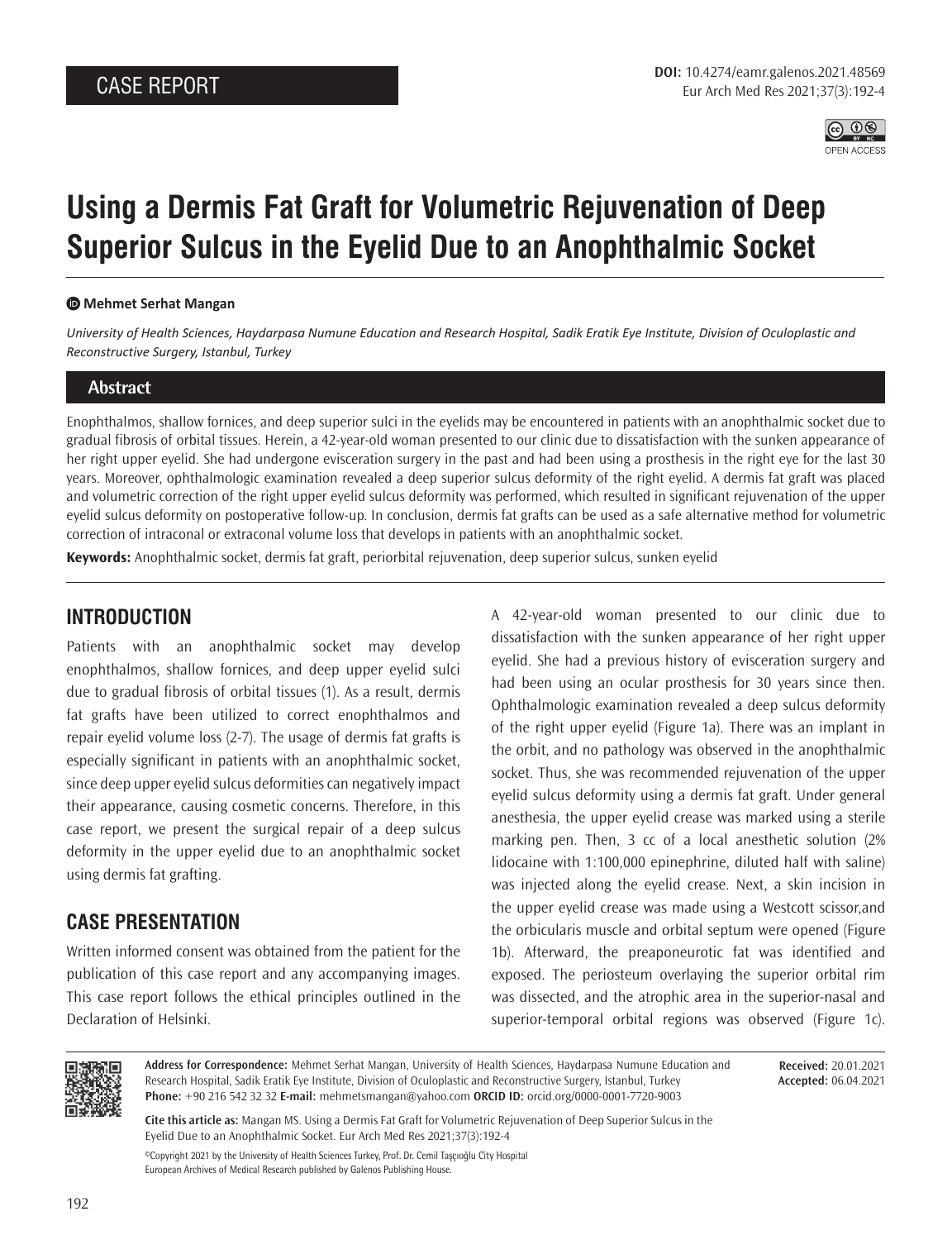The horizontal size of the eyelid skin incision was measured. Then, the superolateral quadrant of the gluteal region was marked using the marking pen. Approximately 2 cc of the local anesthetic solution (2% lidocaine with 1:100,000 epinephrine, diluted half with saline) was injected, and a  $2\times1\times0.5$  cm dermis fat graft was harvested from the gluteal region (Figure 1d, 2a). Since postoperative atrophy can be observed in the dermis fat graft, the graft harvested was roughly 30% larger than the orbital defect. The size of the harvested graft can vary depending on the surgeon's preference (7). The donor site was then repaired with primary closure using 3-0 polyglactin sutures. The epidermal layer of the harvested graft was excised in order to ensure better vascularization of the graft in the recipient bed and to prevent possible cyst formation.

Following excision, the dermis fat graft was placed in the atrophic area, with the dermis part facing anteriorly and the fat part posteriorly (Figure 2b). The superior border of the dermis fat graft was anchored in place to the superior orbital rim using 6-0 polyglactin sutures. The graft was then trimmed to fit the available space, and the superior sulcus deformity was observed to significantly improve (Figure 2c). Then, the upper eyelid crease was reformed using 6-0 polyglactin sutures and the skin

incision was closed. Follow-up examination on postoperative day 10 showed further significant improvement of the upper eyelid sulcus deformity (Figure 2d).

## **DISCUSSION**

An optimum anophthalmic socket is required for ideal positioning of an ocular prosthesis. Anophthalmic sockets can develop various complications, including discharge, infection, entropion, ectropion, conjunctival cysts, orbital implant exposure or extrusion, orbital implant migration, contracted socket, and ptosis (1-9). Moreover, the mechanical impact of the prosthetic eye can lead to gradual volume loss in orbital tissues, which affects the positioning of a prosthesis and consequently increases the risk of complications (1).

In ophthalmology, volume augmentation in the anophthalmic socket is among the most common areas of use for dermis fat grafts (1-5). These grafts, in particular, can be used to repair volume deficits in the upper and lower eyelids. While they can be placed in the intraconal space, they can also be preferred for enophthalmos that may occur after orbital fracture repair (1-5). Additionally, these grafts can increase cosmetic satisfaction in functioning eyes and improve functional outcomes in individuals



**Figure 1.** (a) Deep sulcus deformity in the right upper eyelid preoperatively. (b) Opening of the orbital septum after upper eyelid crease incision. (c) View of the atrophic area in the superior-nasal and superior-temporal orbital regions. (d) Dermis fat graft incision from the superior-lateral quadrant of the gluteal region



**Figure 2.** (a) View of the  $2\times1\times0.5$  cm dermis fat graft. (b) Dermis fat graft was placed in the atrophic area, with the dermis part facing anteriorly and the fat part posteriorly. (c) View of the last step of surgery after dermis fat graft implantation in which the superior sulcus deformity improves significantly. (d) Follow-up examination on postoperative day 10 showed significant improvement of the upper eyelid sulcus deformity